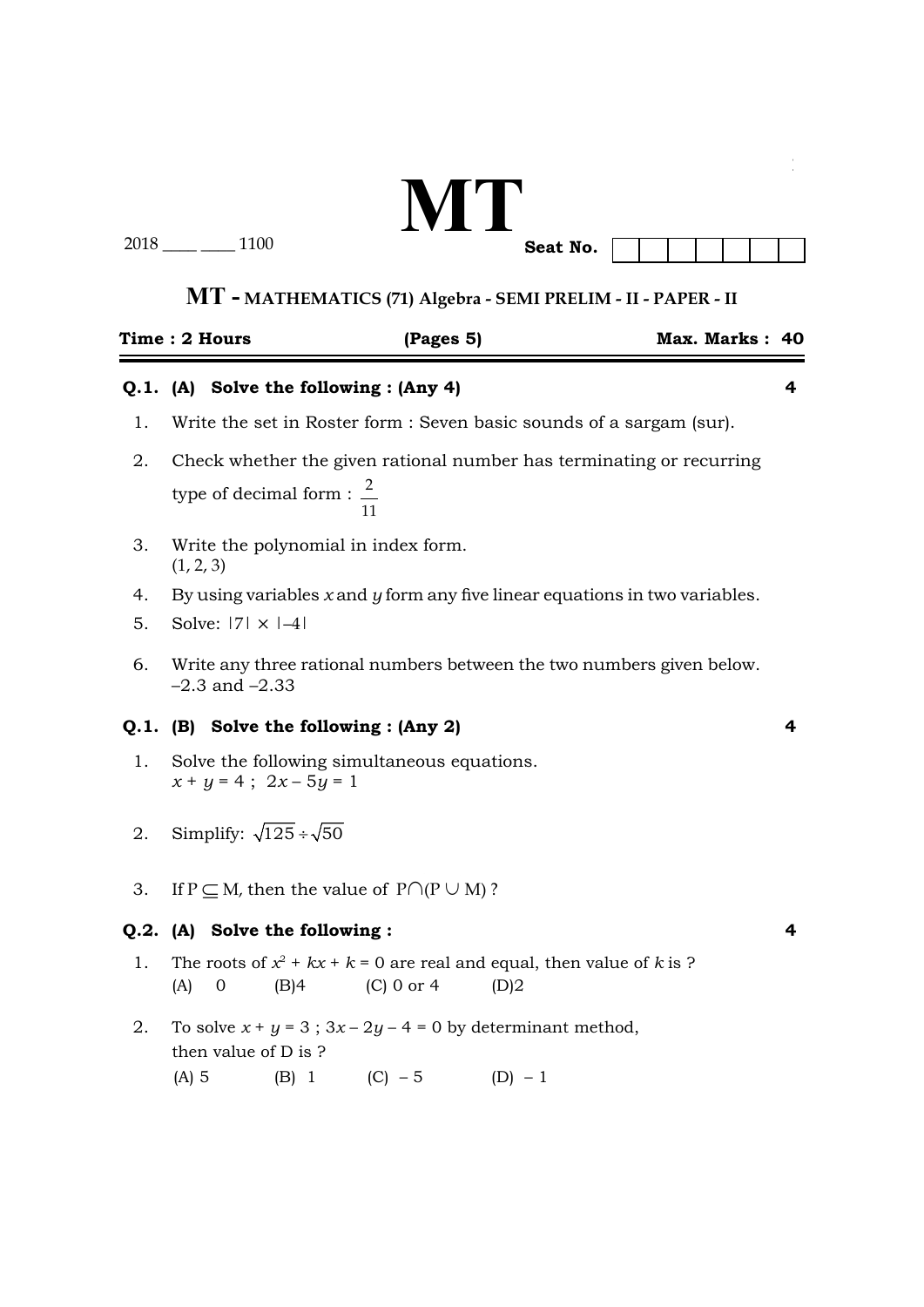3. Which number cannot represent a probability?

(A) 
$$
\frac{2}{3}
$$
 (B) 1.5 (C) 15% (D) 0.7

4. For  $\sqrt{2} x^2 - 5x + \sqrt{2} = 0$ , find the value of the discriminant. (A)–5 (B) 17 (C)  $\sqrt{2}$  (D)  $2\sqrt{2}$  – 5

#### **Q.2. (B) Solve the following : (Any 2) 4**

- 1. If two coins are tossed, find the probability of the following events : (i) Getting atleast one head (ii) Getting no head
- 2. Find the value of  $D_x$  and  $D_y$  for the following equations.  $4x + 3y - 4 = 0$ ;  $6x = 8 - 5y$
- 3. Determine the nature of roots from the following quadratic equations.  $3x^2 - 5x + 7 = 0$

#### **Q.3. (A) Solve the following activity : (Any 2) 4**

1. Complete the following activity.

#### **Solution:**

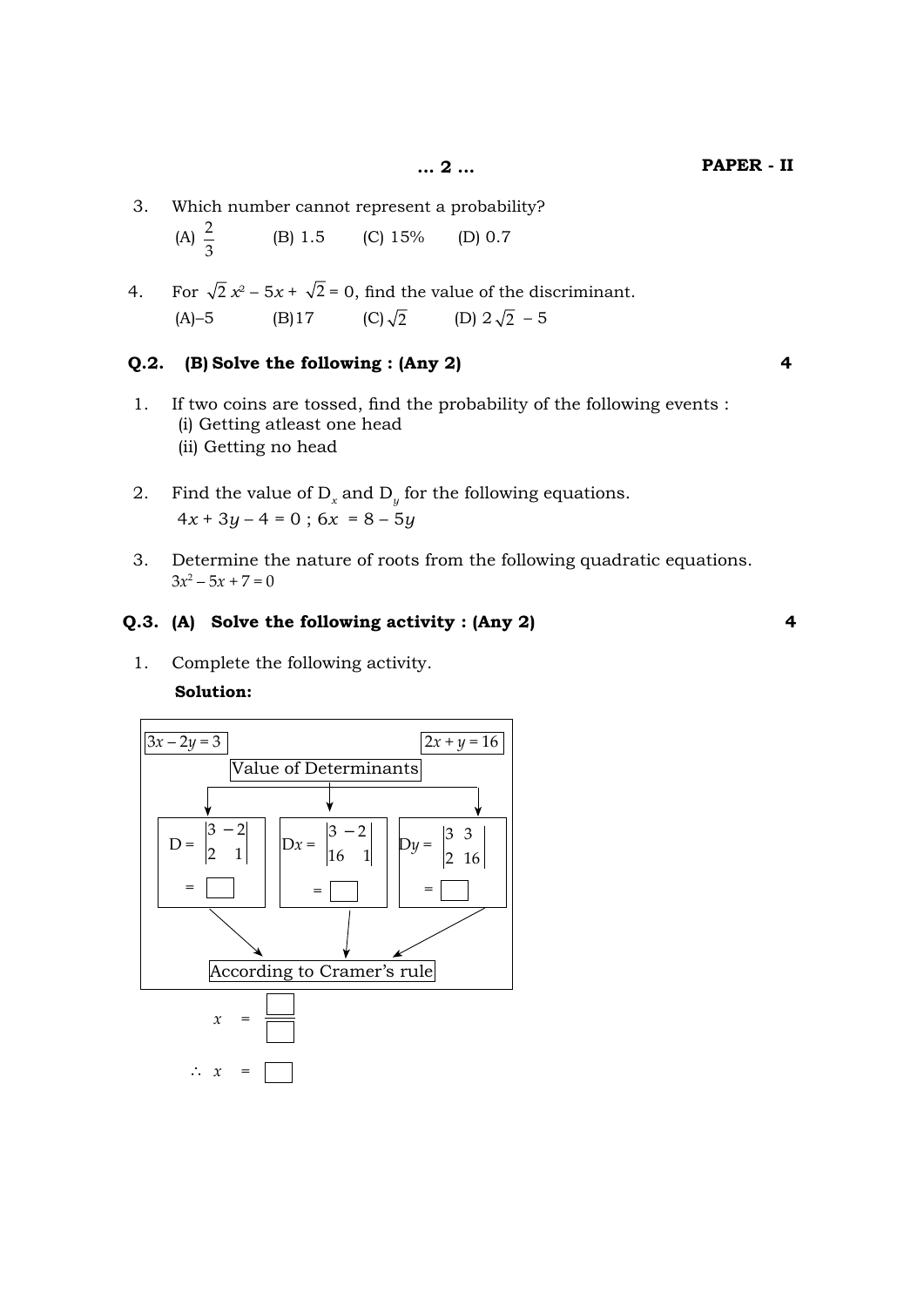$$
y = \boxed{\boxed{\phantom{000}}}
$$
  

$$
\therefore y = \boxed{\phantom{000}}.
$$
  

$$
\therefore \boxed{(x, y) = (\boxed{\phantom{000}}; \boxed{\phantom{000}}) \text{ is the solution.}
$$

2. 
$$
x^2 + 6x + 5 = 0
$$

 **Solution:**

 $x^2 + 6x + 5 = 0$ Comparing with  $ax^2 + bx + c = 0$ , we get,  $a = 1, b = 6, c = 5$  $\therefore$   $b^2 - 4ac = (6)^2 - 4 \times 1 \times 5$  $=\square$  –  $\square$  $=$   $\Box$  $x = \frac{-b \pm \sqrt{b^2 - 4ac}}{2a}$  $^{2}-4$ 2  $\therefore$   $x = \frac{-6 \pm 1}{2 \times 1}$  $-6$  $\pm$ 

$$
\therefore x = \frac{2 \times 1}{2}
$$
  

$$
\therefore x = \frac{-6 \pm \boxed{2}}{2}
$$

$$
\therefore x = \frac{-6 + \boxed{2}}{2} \text{ or } x = \frac{-6 - \boxed{2}}{2}
$$
  

$$
\therefore x = \frac{-2}{2} \text{ or } x = \frac{-10}{2}
$$

 $\therefore$   $x = -1$  *or*  $x = -5$  $\therefore$  The roots of given quadratic equation are **The** 3 and

3. **Form a 'Road safety committee' of two, from 2 boys (B<sub>1</sub>, B<sub>2</sub>) and** 2 girls(G<sub>1</sub>, G<sub>2</sub>). Complete the following activity to write the sample space.  **Solution:**



 $\therefore$  Sample space = {B<sub>1</sub>B<sub>2</sub>, B<sub>1</sub>G<sub>1</sub>, B<sub>1</sub>G<sub>2</sub>, B<sub>2</sub>G<sub>1</sub>, B<sub>2</sub>G<sub>2</sub>, G<sub>1</sub>G<sub>2</sub>}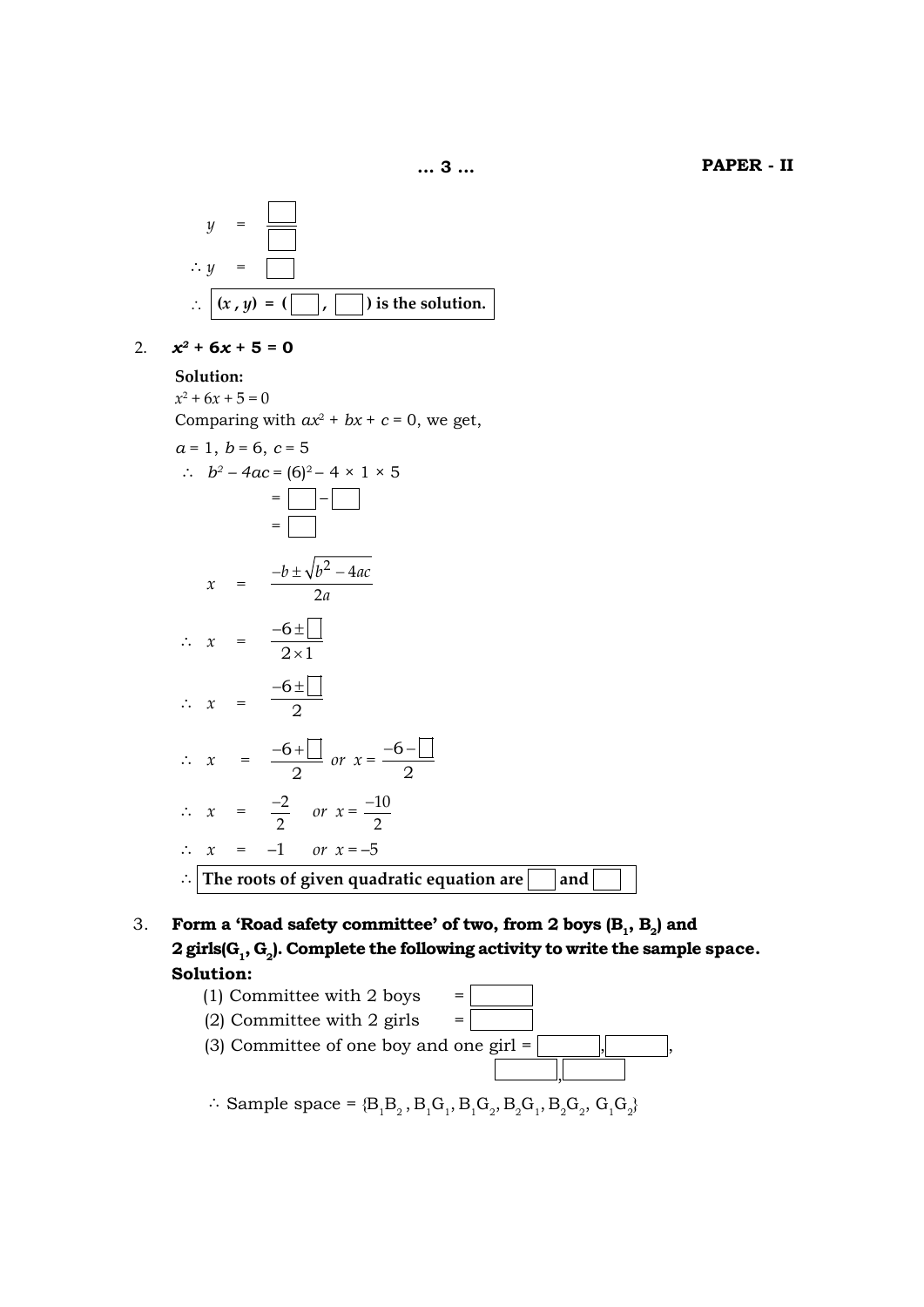#### **Q.3. (B) Solve the following activity : (Any 2) 4**

- 1. Solve using Elimination by substitution method.  $2x - 3y = 9$ ;  $2x + y = 13$
- 2. Form the quadratic equation from the roots given below : 3 and –10
- 3. A bag contains 3 red, 3 white and 3 green balls. One ball is taken out of the bag at random. What is the probability that the ball drawn is - (i) red (ii) not red

#### **Q.4. Solve the following : (Any 3) 9**

- 1. The denominator of a fraction is 4 more than twice the numerator. Denominator becomes 12 times the numerator, if both the numerator and denominator are reduced by 6. Find the fraction.
- 2. Solve the following quadratic equation by completing the square method.  $x^2 + 2x - 5 = 0$
- 3. Write sample space 'S' and number of sample points *n*(S) for the following experiment. Also write events A,B,C in the set form and write  *n*(A),*n*(B),*n*(C).

One die is rolled,

 Event A : Even number on the upper face. Event B : Odd number on the upper face. Event C : Prime number on the upper face.

4. Solve the following simultaneous equations.

 $2 + 3 = 1, 3 + 2 = 0$ *x* 3*y* 6 *x y* 

#### **Q.5 Solve the following : (Any 1) 4**

- 1. Solve the following simultaneous equations graphically.  $3x-4y=-7$ ;  $5x-2y = 0$
- 2. Mr. Kasam runs a small business of making earthen pots. He makes certain number of pots on daily basis. Production cost of each pot is  $\bar{z}$  40 more than 10 times total number of pots, he makes in one day. If production cost of all pots per day is  $\bar{\tau}$  600, find production cost of one pot and number of pots he makes per day.